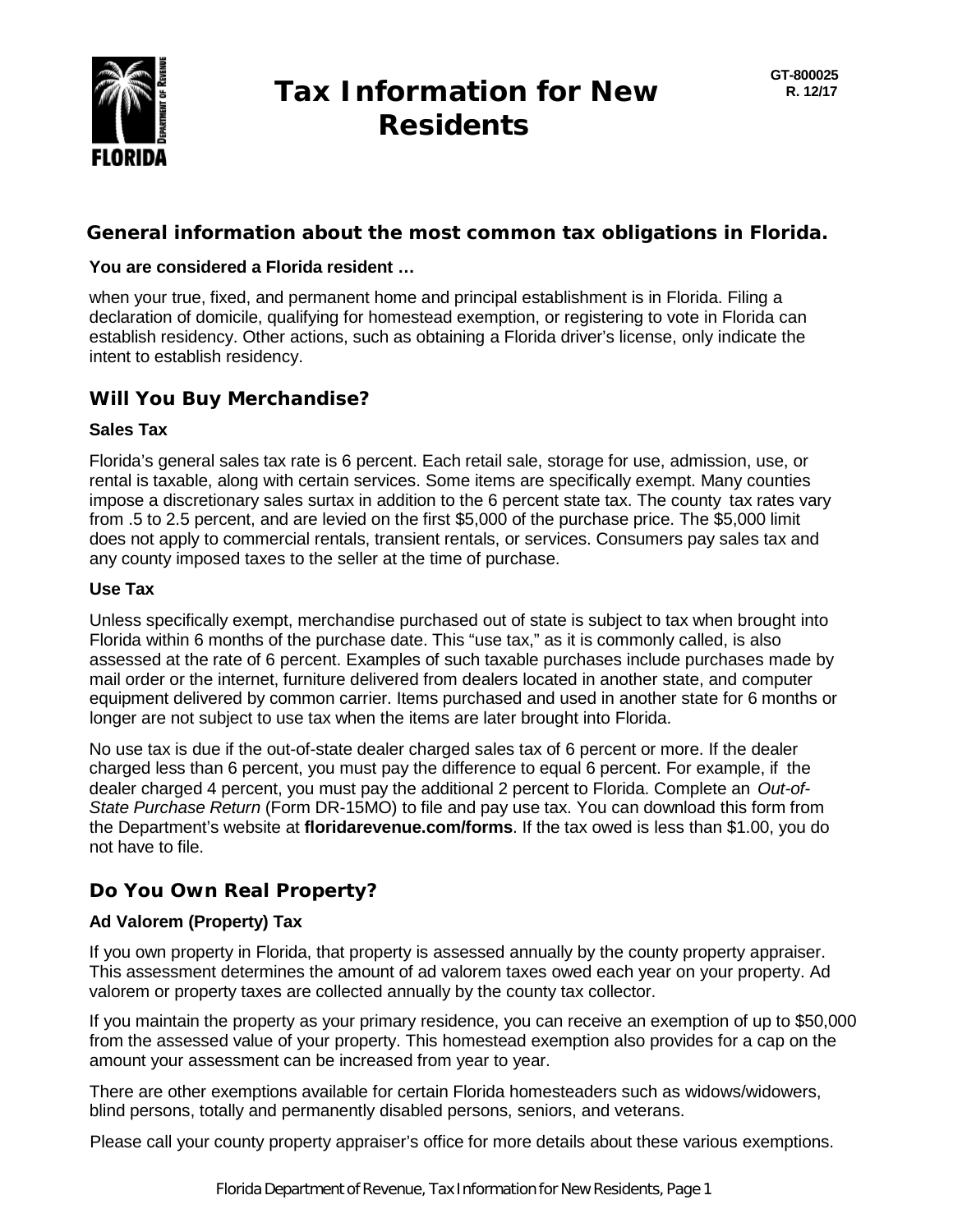## **Will You Purchase a Home or Business Property, Apply for a Mortgage or Loan, or Purchase Bonds?**

Documentary stamp tax is levied on documents that transfer interest in Florida real property, such as warranty deeds and quit claim deeds.

Notes, certain renewal notes, bonds, and other written obligations to pay money executed, signed or delivered in Florida, and mortgages and other liens filed or recorded in Florida, are subject to the documentary stamp tax and a nonrecurring intangible tax when the obligation is secured by a mortgage deed or other lien.

These taxes are paid to the Clerk of Court if the document is recorded, or if not recorded, the taxes are sent directly to the Department of Revenue.

## **Motor Vehicle Registration and Taxes**

Florida's 6 percent use tax applies to and is due on motor vehicles brought into this state within 6 months from the date of purchase. If the purchaser resides in a county that imposes a discretionary sales surtax, that tax will also apply. Use tax and discretionary sales surtax do not apply if a like tax equal to or greater than 6 percent has been lawfully imposed and paid to another state, territory of the United States, or District of Columbia.

It is presumed that a motor vehicle used in another state, territory of the United States, or District of Columbia for 6 months or longer before being brought into Florida was not purchased for use in Florida. To qualify for exemption from use tax, you must provide documents to prove that the vehicle was used outside Florida for 6 months or longer.

The full amount of use tax (6 percent) and applicable discretionary sales surtax are due on any motor vehicle imported from a foreign country into Florida. It does not matter if the motor vehicle was used in another country for a period of 6 months or more prior to the time it is brought into Florida. Florida does not recognize tax paid to another country when calculating the tax due. Tax is calculated on the value of the vehicle at the time it is brought into Florida, not on the original purchase price.

For information on registration costs, regulations, driver licenses, and minimum liability insurance coverage requirements, contact the Department of Highway Safety and Motor Vehicles. Visit their website at **https://www.flhsmv.gov/** or call 850-617-2000.

Payment of tax due on motor vehicle registrations and the purchase of Florida license tags may be handled at the local county tax collector's office.

## **Other Taxes and Fees**

Florida does not impose personal income, inheritance, gift taxes, or intangible personal property taxes. However, there are other taxes and fees that, in certain counties or circumstances, Florida residents may be required to pay, such as:

- local option transient rental taxes
- fuel taxes
- communications services tax
- lead-acid battery fee
- new tire fee
- motor vehicle fee (Lemon Law)
- rental car surcharge